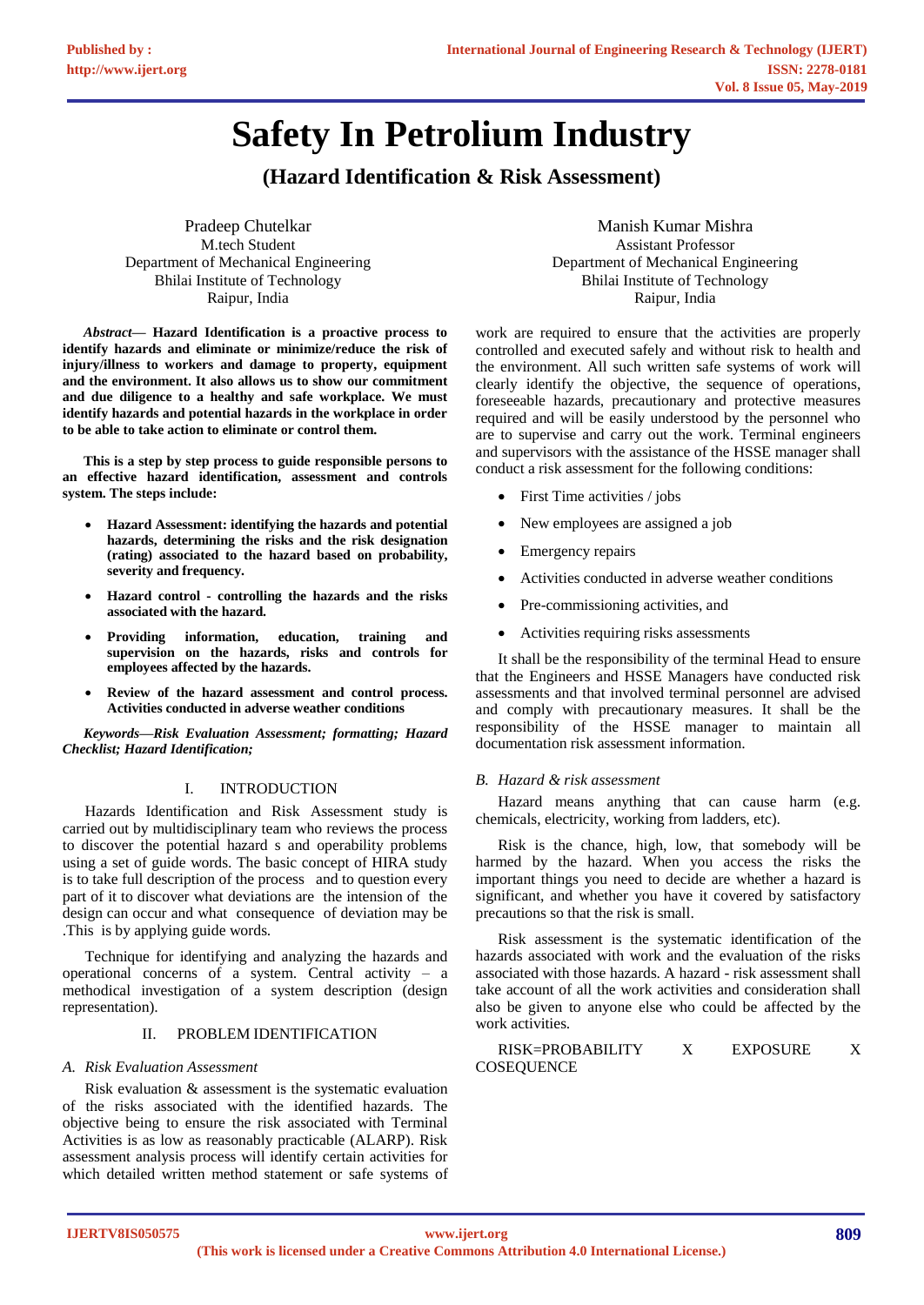# III. METHODOLOGY

### *A. Hazard Identification*

The team identified for risk assessment studies the scope of work and the particular HSSE specifications to identify the hazards associated with the work to be executed.

Normally following Health, Safety & Environmental hazards that may be present during the Terminal activities :

TABLE I. TABLE STYLES

#### *B. Hazard Checklist*

This is an aide-memoir of hazards presented by work activities and equipment which require risk assessment. This is an illustrative list and is not exhaustive.

TABLE II. TABLE STYLES

| <b>MECHANICAL</b><br><b>Trapping Crushing Impact</b><br>Friction/Abrasion<br><b>Entanglement Shearing</b><br>Puncture Pinch or Nip<br>Point Stored Energy<br>Vibration                                                             | <b>ELECTRICAL</b><br><b>Shock Short Circuit</b><br><b>Sparking Arcing Fire</b><br><b>Explosion Overheating</b><br><b>Portable Appliances</b>                                                    |
|------------------------------------------------------------------------------------------------------------------------------------------------------------------------------------------------------------------------------------|-------------------------------------------------------------------------------------------------------------------------------------------------------------------------------------------------|
| <b>RADIATION</b><br>Alpha Beta Gamma<br>X ray<br>Infra red<br>Ultra violet<br>Microwave<br>Radio                                                                                                                                   | <b>FLAMMABLE</b><br>Solids Liquids Gases<br>Sources of Ignition<br>Emergencies                                                                                                                  |
| PLACE OF WORK<br><b>Access Housekeeping</b><br>Slip, Trip, Fall Confined<br>Spaces<br>Work at Heights<br>Excavation<br>Demolition Work Near or<br>Over Water Stacking<br><b>Storing Obstruction</b><br><b>Ergonomics Transport</b> | <b>HEALTH Dust</b><br><b>Vapours Gases Fumes</b><br><b>Asphyxiants Corrosives</b><br><b>Heavy Metals</b><br>Pesticides Herbicides<br>Insecticides<br>Carcinogens Sensitisers                    |
| ENVIRONMENTAL<br>Weather, Noise<br>Temperature<br>Lighting<br>Ventilation<br>Pressure<br>Vacuum, Humidity                                                                                                                          | <b>ORGANISATION</b><br>Safe System of Work<br>Provision of<br>Equipment Provision of<br>Information<br><b>Supervision Training</b><br>Fieldwork Lone<br>Working Contact with<br>Public Violence |

*C. Procedure for risk assesment*

Follow these five steps:

- Look for the hazards thru job safety analysis for all critical operations
- Decide who might be harmed and how
- Evaluate the risks and decide whether the existing precautions are adequate or whether more should be done
- Record your findings
- Review your assessment and revise it if necessary All the risks to be brought to ALARP after providing significant control measures
- Table Styles

| <b>Prioritising Risks</b> |                    |    |    |    |   |  |
|---------------------------|--------------------|----|----|----|---|--|
| <b>Severity</b>           | <b>Probability</b> |    |    |    |   |  |
|                           |                    |    |    |    |   |  |
|                           | 25                 | 20 | 15 | 10 |   |  |
|                           | 20                 | 16 | 12 |    |   |  |
| 3                         | 15                 | 12 |    |    | 2 |  |
|                           | 10                 |    |    |    |   |  |
|                           |                    |    |    |    |   |  |

TABLE III. TABLE STYLES

| Product               | <b>Risk</b><br>Rating | <b>REQUIREMENTS</b><br><b>FOR CONTROL</b><br><b>MEASURES</b>                                                                                                                                                                    | <b>ACTIONS TO BE</b><br><b>TAKEN</b>                                                                                                                                                                                              |  |  |  |
|-----------------------|-----------------------|---------------------------------------------------------------------------------------------------------------------------------------------------------------------------------------------------------------------------------|-----------------------------------------------------------------------------------------------------------------------------------------------------------------------------------------------------------------------------------|--|--|--|
| Severity X Likelihood |                       |                                                                                                                                                                                                                                 |                                                                                                                                                                                                                                   |  |  |  |
| $1$ to $5$            | Low                   | Low level of control<br>measure required:<br>adequate supervision,<br>training and<br>information                                                                                                                               | Review regularly to<br>ensure that the risk does<br>not increase                                                                                                                                                                  |  |  |  |
| 6 to 15               | Medium                | Moderate level of<br>control measures, as<br>above but with<br>engineering and<br>safety                                                                                                                                        | Review to assess<br>whether risk can be<br>reduced: ensure<br>competence levels                                                                                                                                                   |  |  |  |
| $16 \text{ to}$<br>25 | High                  | This level of risk is<br>unacceptable as there<br>is a high probability<br>of major harms<br>occurring. High level<br>of control is required;<br>permits to work,<br>specialist safety<br>equipment, strict<br>supervision etc. | Alternative methods<br>should be used that<br>remove or reduce the<br>risk wherever possible<br>This high risk must be<br>strictly controlled and<br>only authorized<br>competent persons<br>allowed in and around<br>the Hazard. |  |  |  |

#### IV. RESULTS & CONCLUSION

Essentially, the HIRA examination procedure systematically questions every part of a process Or operation to discover qualitatively how deviations from normal operation can occur and whether further protective measures, altered operating procedures or design changes are required.

The examination procedure uses a full description of the process which will, almost invariably, include a P&ID or equivalent, and systematically questions every part of it to